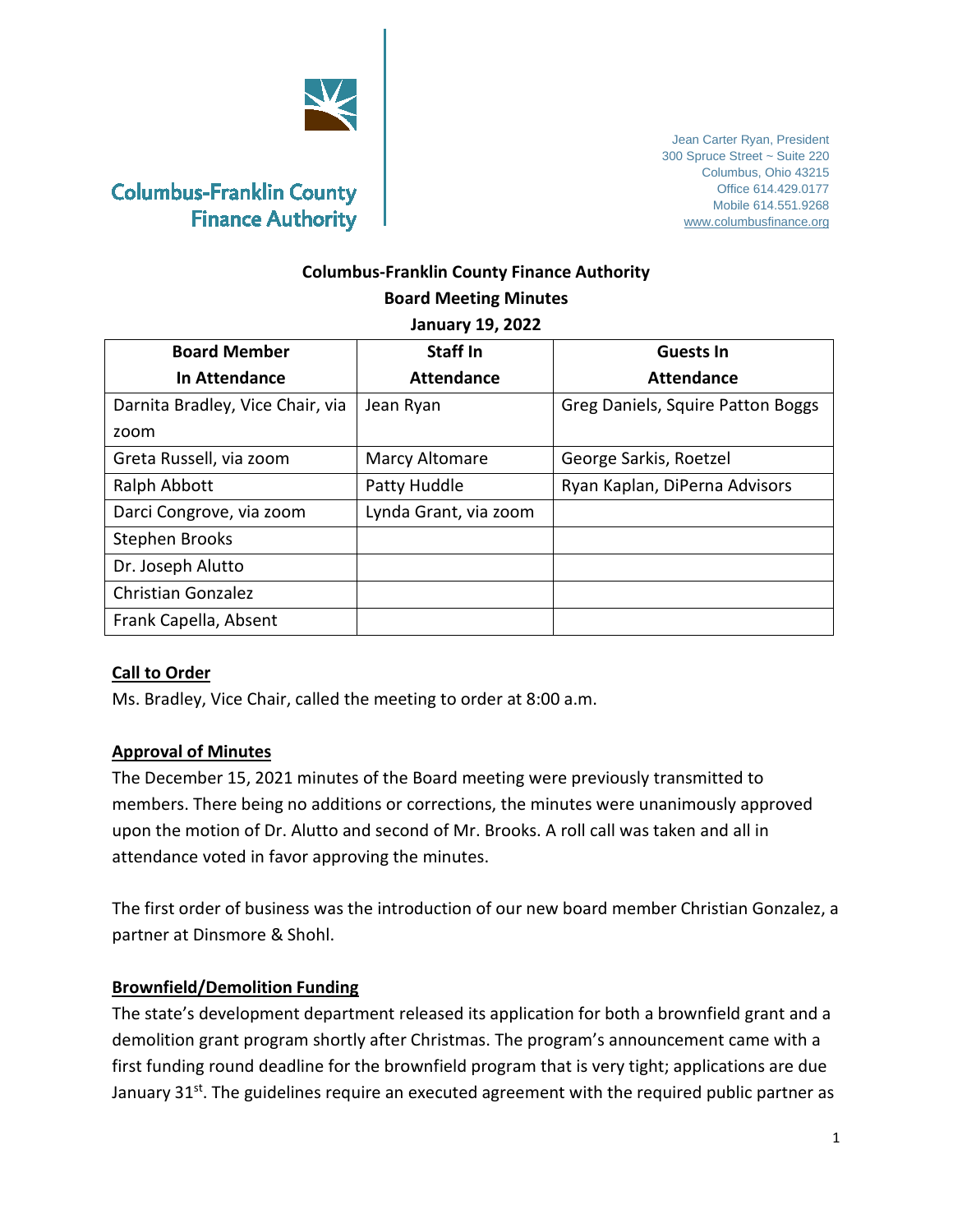part of the application. The City of Columbus is pushing all prospective applicants to the Finance Authority and we have two projects seeking approval.

#### **Rogue**

The President requested Board approval of Resolution 2022-01, an agreement and application for grant funding under the State of Ohio Brownfield Remediation Fund program in connection manufacturing and distribution project to be undertaken in cooperation with Rogue Fitness. Rogue (a former client) is looking to clean up and build on a site at Joyce and Windsor in the Linden area at an investment of \$70 million. They plan to build a manufacturing facility and distribution center of 650,000 square feet that could create 200 net new jobs and applying for brownfield money. Ms. Ryan indicated this is just the first of a multi-step process for funding.

There being no further discussion, upon a motion of Mr. Abbott and second of Dr. Alutto, the board voted to adopt Resolution 2022-01, approving the Rogue agreement for the grant application. A roll call vote was taken and all in attendance voted in favor of the resolution with Ms. Congrove abstaining. A copy of Resolution 2022-01 is attached hereto.

## **Tenby**

Next on the agenda was a resolution to enter into an agreement as a part of a grant application for Tenby but the company asked for the request to be withdrawn from the board agenda at this time.

#### **Casto**

Next, the President requested board approval of Resolution 2022-02, an agreement and application for grant funding under the State of Ohio Brownfield Remediation Fund program in connection with the remediation of the former Kroger bakery site for a mixed-use apartment project to be undertaken in cooperation with Casto communities. Casto (another former client) is redeveloping the former Kroger bakery on Cleveland Ave into a \$123 million mixed use development. The project redevelopment would entail renovating the two existing structures into a mix of residential, office, retail, and parking. The project would also involve creating a 2 acre open space along with the construction of three new residential buildings. Casto is applying for brownfield funding.

There being no further discussion, upon a motion of Dr. Alutto and second of Mr. Brooks, the board voted to adopt Resolution 2022-02, approving the Casto agreement for grant application. A roll call vote was taken and all in attendance voted in favor of the resolution. A copy of Resolution 2022-02 is attached hereto.

At this time Kenny McDonald jointed the meeting via zoom and gave the board a presentation of the Columbus Partnership and its goals and development in the region.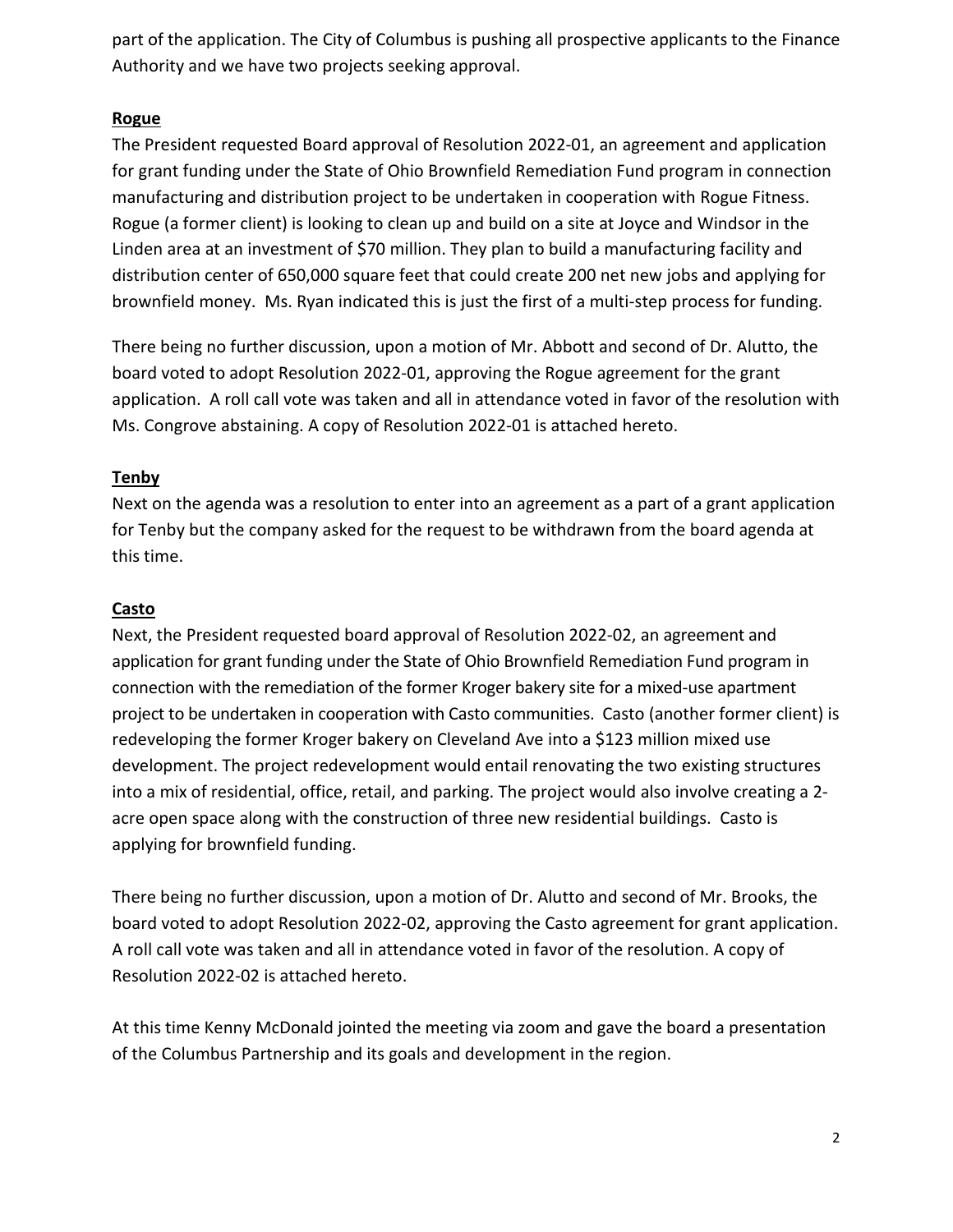#### **Hubbard Annual Budget Adoption**

Next, the President requested approval for the annual budget for the Hubbard garage. The budget incorporates the parking rates which are then approved. The budget indicated a net income projection of up to 30%. The Hubbard garage manager indicated that their transient rates were the lowest in the short north and could go up for some of the time periods and see those rate increases in the budget.

Upon the motion of Mr. Brooks and second by Mr. Abbott, a roll call was taken and all in attendance voted in favor of adopting the Hubbard 2022 budget.

#### **Ohio Public Market Board Appointment**

Next on the agenda was a board appointment to the Ohio Public Market. As a part of the Finance Authority's responsibility for the Ohio Public Market at Bridge Park is to appoint two board members. We have an open seat and Rick Wolfe has recommended Geraldine Sutter for that appointment. Geri is founder and CEO of Unique Alliance, a human resources consulting firm. She has done work for the North Market Development Authority and it is through this work that Rick got to know Geri and is recommending her. Ms. Ryan indicated that she spoke with Ms. Sutter on the phone and is bringing her appointment to the Board with her recommendation.

Upon the motion of Dr. Alutto and second by Mr. Brooks, a roll call was taken and all in attendance voted in favor of approving the appointment of Geraldine Sutter to the Ohio Public Marketplace board.

#### **Marketing**

At this time Ms. Ryan asked Patty Huddle to give the board a presentation on 2021 marketing activities and plans for 2022. Ms. Huddle spoke to the 2021 accomplishments with the Finance Authority's website, social media sites, the redesigned newsletter and annual report, and a new media kit. She reviewed the presentations and events done over the past year, and the new website for the ESID which the Finance Authority manages. Discussion was held on the 2022 marketing budget and proposed activity for the year.

#### **Other Business**

The President indicated that we still have one seat available on the Board of Directors and is seeking recommendations.

The Board meeting adjourned at 9:00 a.m.

Respectfully submitted: Jean C. Ryan Jean Carter Ryan

Asst. Secretary-Treasurer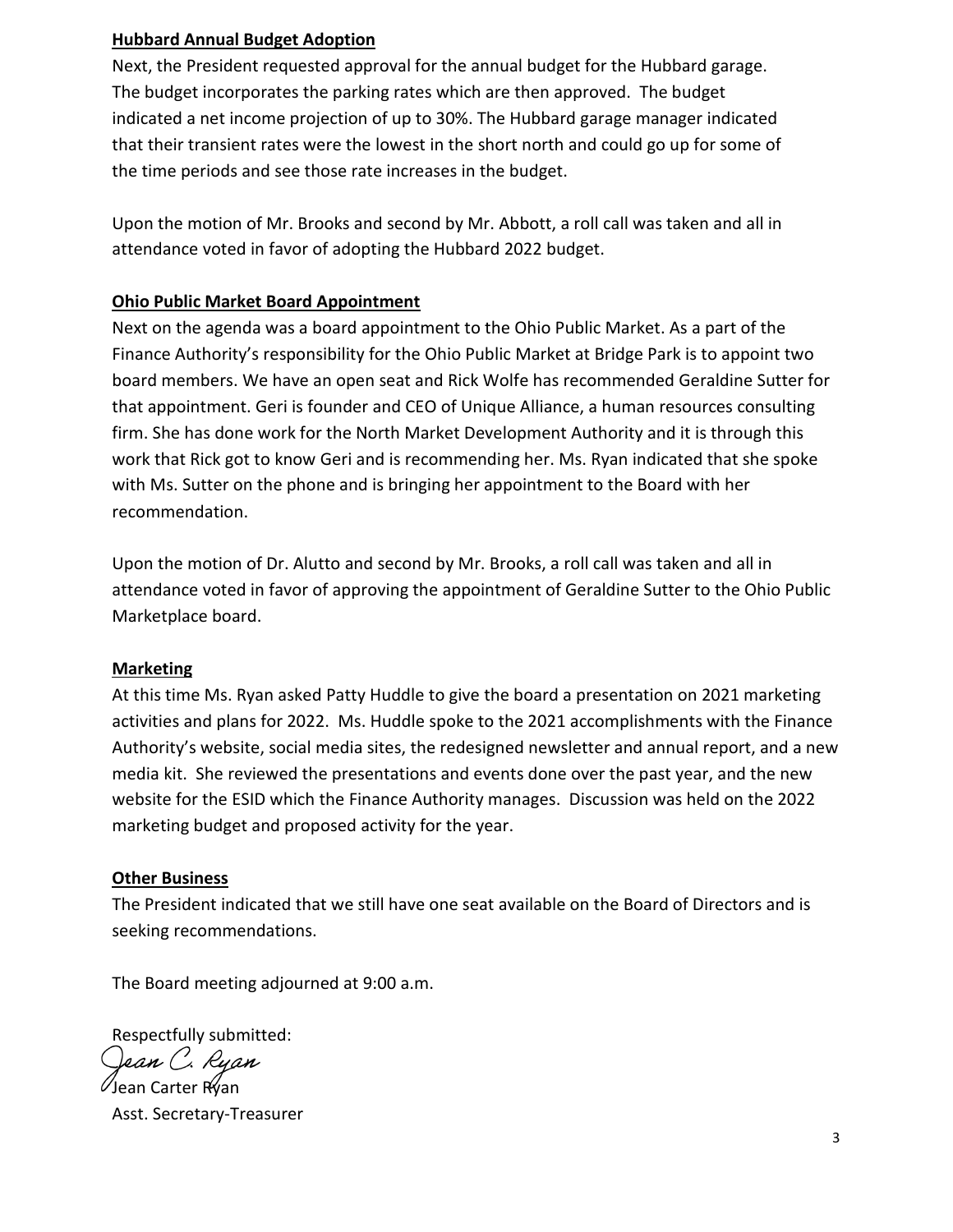

# **Columbus-Franklin County Finance Authority**

Jean Carter Ryan, President 300 Spruce Street ~ Suite 220 Columbus, Ohio 43215 Office 614.429.0177 Mobile 614.551.9268 [www.columbusfinance.org](http://www.columbusfinance.org/)

## **Columbus-Franklin County Finance Authority Board of Directors Meeting Minutes**

#### **February 16, 2022**

| <b>Board Member Attendance</b>      | <b>Staff Attendance</b> | <b>Guest Attendance</b> |
|-------------------------------------|-------------------------|-------------------------|
| Frank Capella, Chair                | Jean Carter Ryan        | Greg Daniels, Squire    |
| Ralph Abbott                        | Patty Huddle            | Ryan Kaplan, DiPerna    |
| Stephen Brooks                      | Marcy Altomare          | Jake Maus, DiPerna      |
| Darnita Bradley, by videoconference | Lynda Grant             | Jung Kim, One Columbus  |
| <b>Christian Gonzalez</b>           |                         |                         |
| Joseph Alutto                       |                         |                         |
| Greta Russell                       |                         |                         |

#### **Call to Order**

Mr. Capella called the meeting to order at 8:15 a.m.

#### **Approval of Minutes**

The January 19, 2022 minutes of the Board meeting were previously transmitted to members. There being no additions or corrections, the minutes were unanimously approved upon the motion of Dr. Alutto and second of Mr. Abbott. A roll call was taken and all in attendance voted in favor approving the minutes.

The President introduced Jung Kim, Managing Director for Research and Business Intelligence at One Columbus, who gave the Board a presentation on the region's trends around population, real estate, technology and workforce. Presentation [link.](https://columbusregion.sharefile.com/d-s94d18b2afa9345b98c2960bcb99dfac9)

#### **155 and 195 East Broad Street**

The President requested Board approval of Resolution 2022-03, a bond fund bond of \$7.4 million to fund public infrastructure improvements for the redevelopment of 155 and 195 East Broad Street of the Edwards Companies. This is a \$150 million redevelopment project of two buildings, one being the PNC Tower previously financed by the Finance Authority, that includes a total of 270+ luxury residential units, 190,000 square feet of commercial space, and 19,000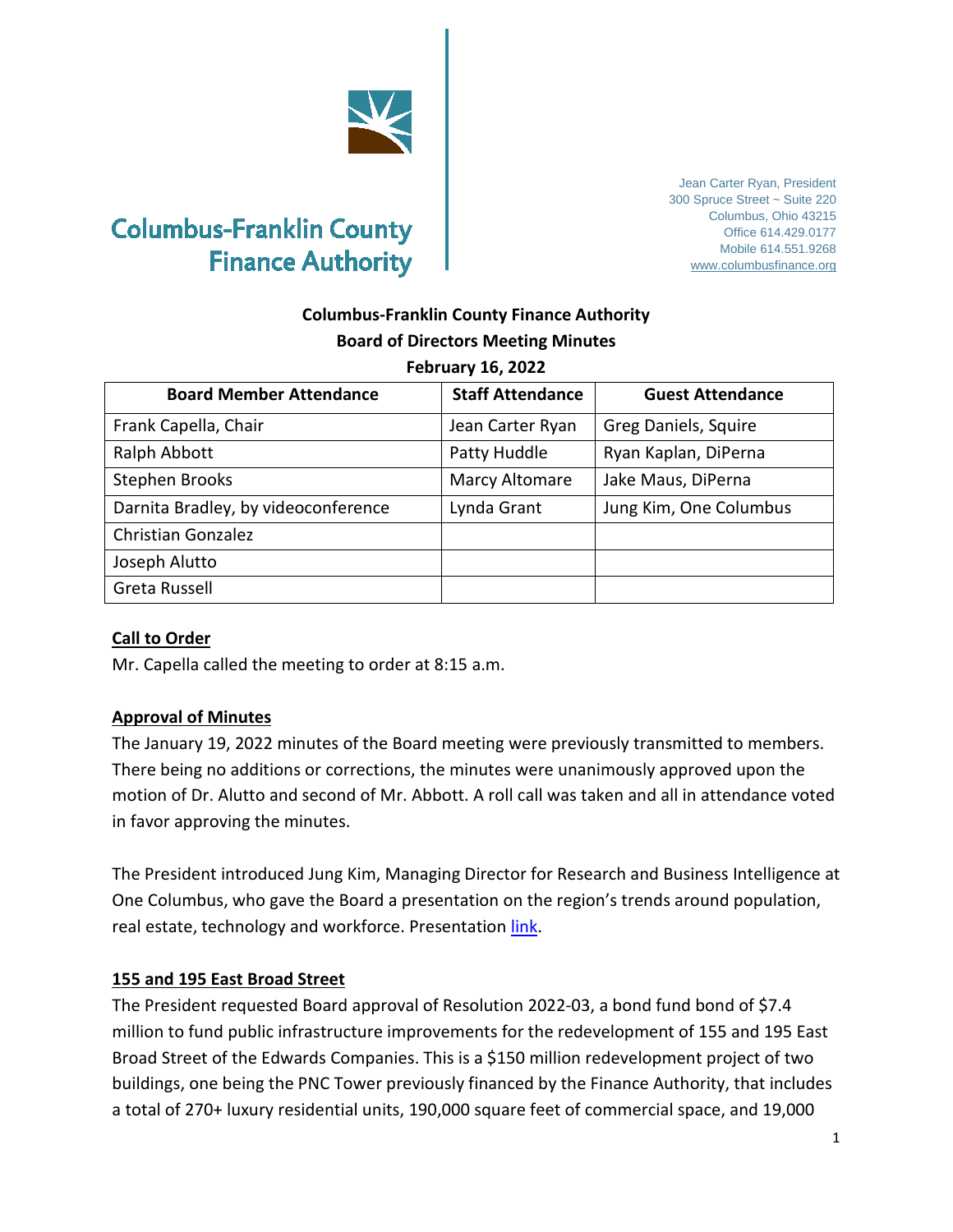square feet of retail space. Total public infrastructure costs are \$16 million for parking, an elevated walkway (think High Line), and a sunken garden. The Southwest and Northwest Ohio Ports bond funds bonds are assisting with funding the public infrastructure cost at \$6 million each. The Finance Authority's security is TIF and minimum service payments (MSPs) in a structure similar to what we have seen many times. The Finance Committee reviewed and recommended Board approval.

Mr. Ryan Kaplan of DiPerna Advisors highlighted the Board of its credit report that included: sources/uses of funds of the public infrastructure improvements, the TIF revenue structure and minimum service payments, parking garage and new construction, the market downtown, the project's experienced developer, and indicated that it is a very good project for the bond fund program.

There being no further discussion, upon a motion of Dr. Alutto and second of Mr. Brooks, the board voted to adopt Resolution 2022-03, approving the 155 and 195 East Broad Street bond fund bond project. A roll call vote was taken and all in attendance voted in favor of the resolution. A copy of Resolution 2022-03 is attached hereto.

#### **Brownfield/Demolition Funding**

At the January Board meeting we bought before the board projects seeking state grant money. The state's development department released its application for both a brownfield grant and a demolition grant program shortly after Christmas. The program's announcement came with a first funding round deadline for the brownfield program that was very tight; applications were due January 31<sup>st</sup>. The guidelines require an executed agreement with the required public partner (the Finance Authority) as part of the application. Applications have been submitted and we are seeking approval on two more projects:

#### **The Fort**

The President requested Board approval of Resolution 2022-04 for The Fort's brownfield grant application to the State of Ohio. The Fort is a project located on South High Street just north of SR 104. The site has a history of industrial uses and once cleaned up, will be transformed into a mixed-use development creative market space. The developers are Kyle Katz and Justin McAllister of Fortner.

As a reminder the Finance Authority is at no risk with these projects. The City of Columbus has asked the Finance Authority to be the public entity, as a requirement of the application, for the pass thru of grant funds if project awarded.

There being no further discussion, upon a motion of Mr. Abbott and second of Ms. Russell, the board voted to adopt Resolution 2022-04, approving The Fort executed agreement for the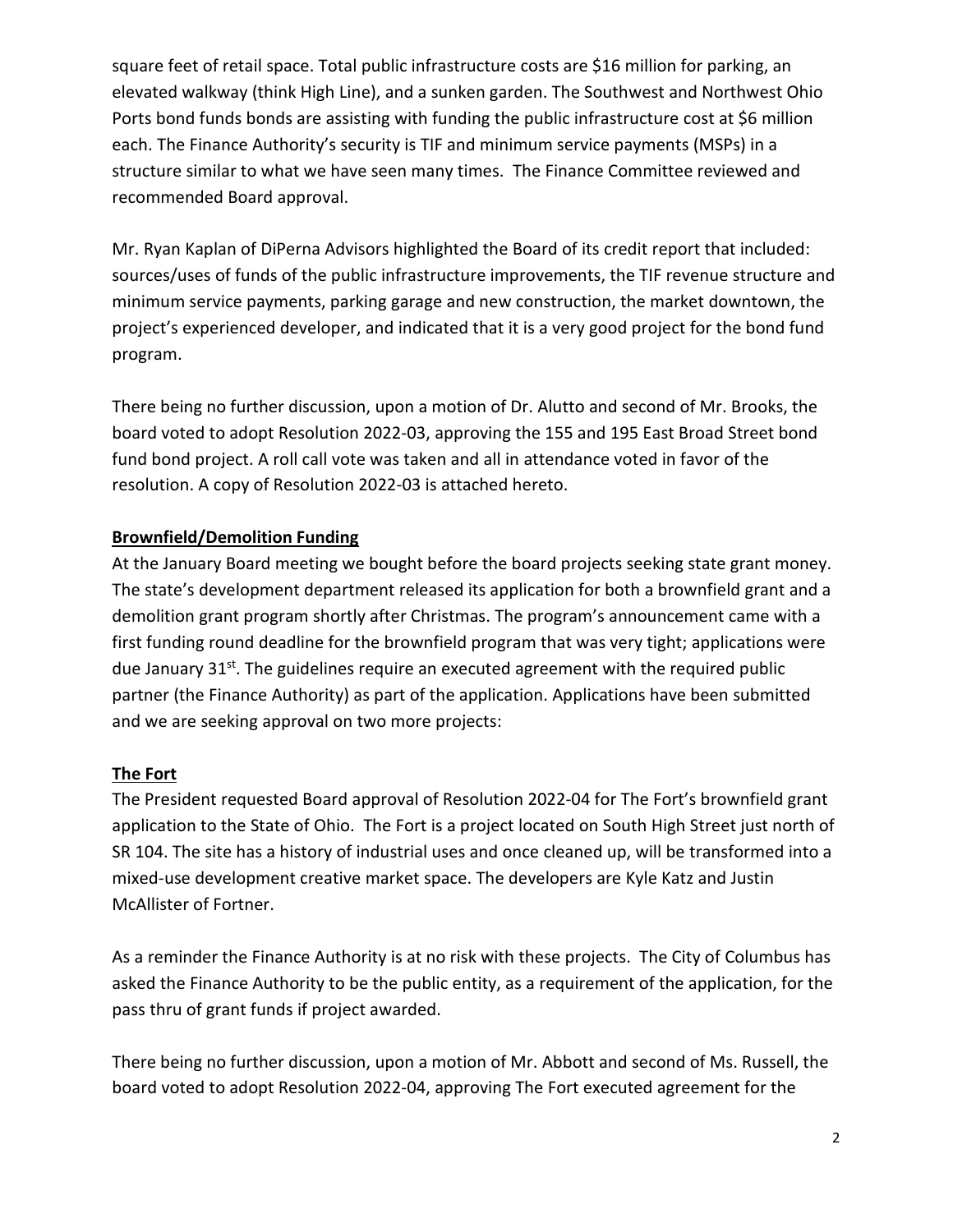brownfield grant application. A roll call vote was taken and all in attendance voted in favor of the resolution. A copy of Resolution 2022-04 is attached hereto.

#### **Columbus Cassidy**

The President requested Board approval of Resolution 2022-05, the IRG brownfield grant application to the State of Ohio. IRG owns 55 acres just south of East Fifth on Cassidy. There are multiple buildings and tenants on site with some vacant land. IRG, a large organization that does business all over the country, is applying for brownfield funding for an environmental assessment.

There being no further discussion, upon a motion of Dr. Alutto and second of Ms. Bradley, the board voted to adopt Resolution 2022-05, approving the Columbus Cassidy brownfield grant application. A roll call vote was taken and all in attendance voted in favor of the resolution. A copy of Resolution 2022-05 is attached hereto.

### **Wilson Twin Creek**

Tenby is developing a \$14 million flex space at Wilson and I-70 and they are applying for the state's demolition grant program to demo some buildings at the site. The applications are due at the end of the month with the Finance Authority as its public partner. Additionally, we are seeking approval of a capital lease for the project.

There being no further discussion, upon a motion of Mr. Brooks and second of Mr. Abbott, the board voted to adopt Resolution 2022-06 approving the executed agreement for the state's demolition grant application, and Resolution 2022-07 approving the capital lease for the Wilson Twin Creek project. A roll call vote was taken and all in attendance voted in favor of the resolution with Ms. Bradley abstaining. A copy of Resolutions 2022-06 and 2022-07 are attached hereto.

## **Darby Crossing**

Next, the President requested Board approval of Resolution 2022-08, the Darby Crossing capital lease project. The project is a \$60 million, 260-unit Low Income Housing Tax Credit project being developed by Kittle Properties, who is based out of Indianapolis, on West Broad Street near I-270. Kittle Properties is a low income housing developer that have been around for a very long time and this is their first project in Columbus. The board discussed indemnifications and the need for confirming that appropriate indemnifications are in place.

There being no further discussion, upon a motion of Dr. Alutto and second of Mr. Gonzalez, the board voted to adopt Resolution 2022-08, approving the Darby Crossing capital lease project. A roll call vote was taken and all in attendance voted in favor of the resolution. A copy of Resolution 2022-08 is attached hereto.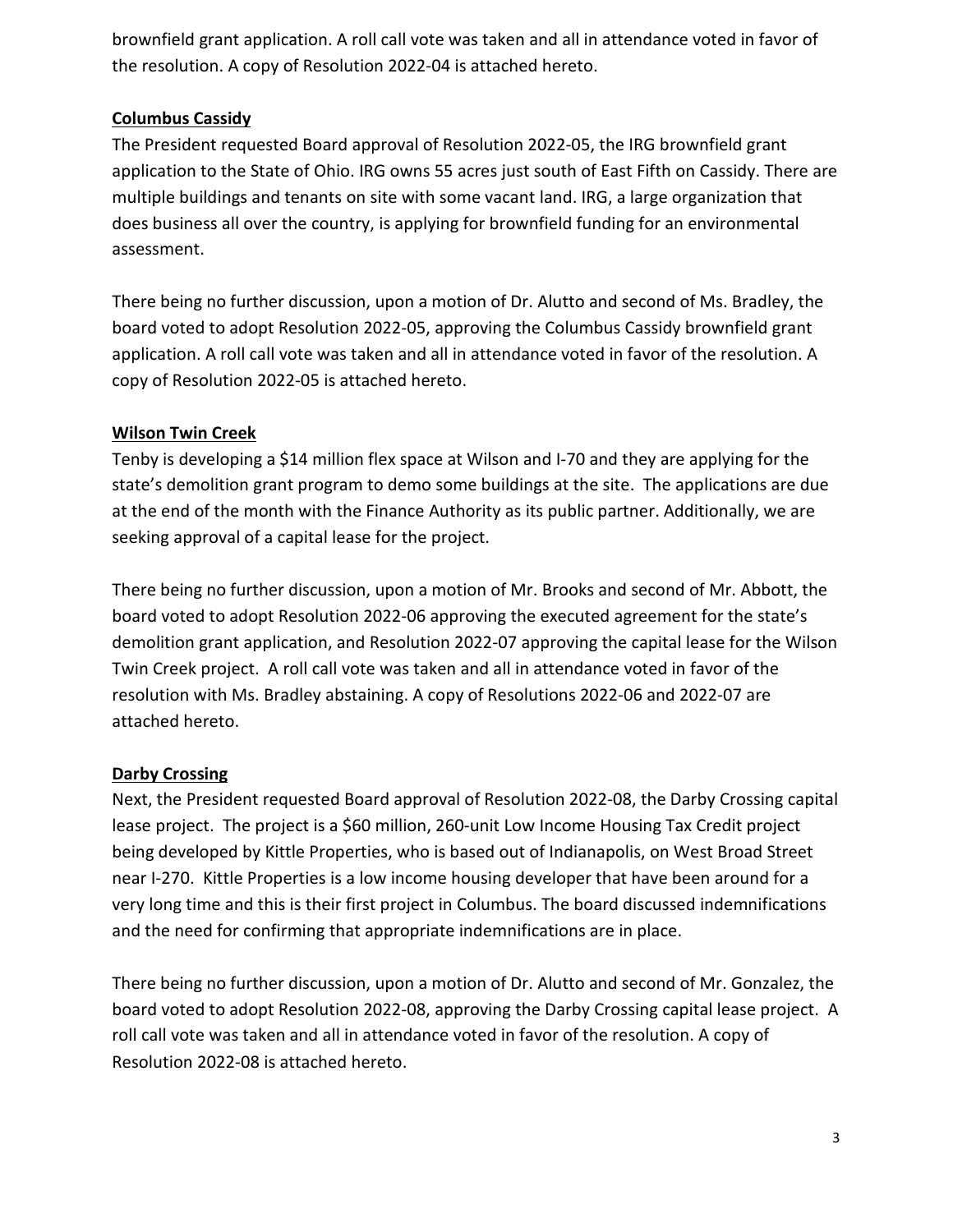#### **Connect Housing**

The President requested Board approval of Resolution 2022-00 a capital lease for Connect. Connect is planning a \$23 million manufacturing project developed on Westerville Road in Clinton Township. Connect plans to manufacture affordable housing units in the 600,000 square feet facility on the 25 acre site. The City of Columbus is committed to this project and is planning to support it with a grant that pass through the Finance Authority to Connect that we'll be bringing back before the board for approval. Discussion was held on the project, senior lender yet to be determined, and startups.

There being no further discussion, upon a motion of Mr. Abbott and second of Dr. Alutto, the board voted to adopt Resolution 2022-09, approving the Connect capital lease project. A roll call vote was taken and all in attendance voted in favor of the resolution with Mr. Brooks and Ms. Bradley abstaining. A copy of Resolution 2022-09 is attached hereto.

#### **Other Business**

Discussion was held on the Cincinnati Port housing article in the board packet. The President indicate the Cincinnati Port President, Laura Brunner, will be joining the board meeting next month as a guest speaker. We still have one board vacancy and are seeking suggestions.

There being no further discussion the committee meeting adjourned at 9:20 a.m.

Respectfully submitted:

Ge*an C. Ryan*<br>Jean Carter Ryan

Asst. Secretary-Treasurer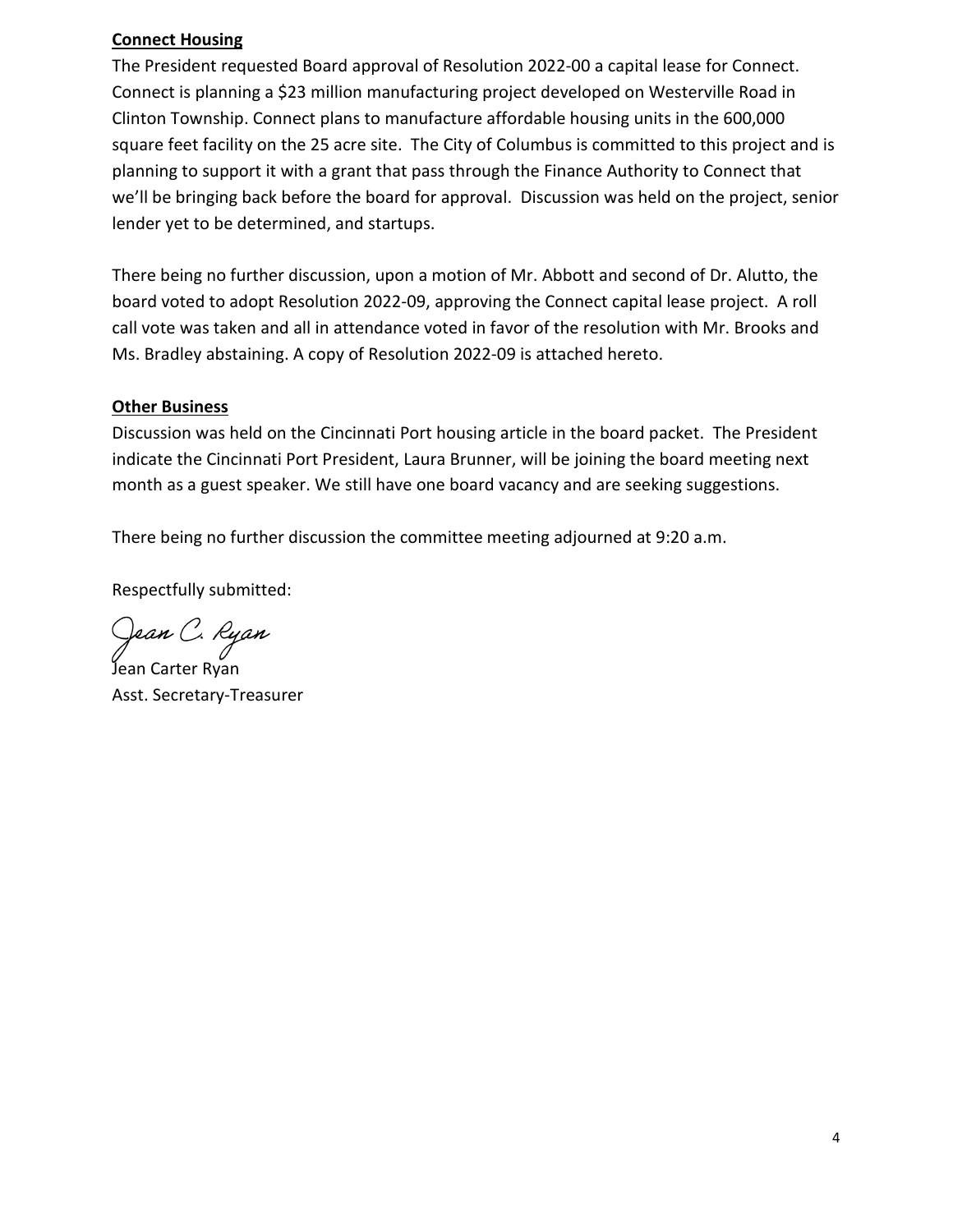

# **Columbus-Franklin County Finance Authority**

Jean Carter Ryan, President 300 Spruce Street ~ Suite 220 Columbus, Ohio 43215 Office 614.429.0177 Mobile 614.551.9268 [www.columbusfinance.org](http://www.columbusfinance.org/)

## **Columbus-Franklin County Finance Authority Board of Directors Meeting Minutes**

|  | March 16, 2022 |  |
|--|----------------|--|
|  |                |  |

| <b>Board Member Attendance</b>      | <b>Staff Attendance</b> | <b>Guest Attendance</b> |
|-------------------------------------|-------------------------|-------------------------|
| Frank Capella, Chair                | Jean Carter Ryan        | Greg Daniels, Squire    |
| Ralph Abbott                        | Patty Huddle            | Josiah Huber, DiPerna   |
| Stephen Brooks                      | <b>Marcy Altomare</b>   | Laura Brunner, The Port |
| <b>Christian Gonzalez</b>           | Lynda Grant             |                         |
| Joseph Alutto                       |                         |                         |
| Darnita Bradley, by videoconference |                         |                         |
| Greta Russell, by videoconference   |                         |                         |
| Darci Congrove, by videoconference  |                         |                         |

#### **Call to Order**

Mr. Capella called the meeting to order at 8:15 a.m.

#### **Approval of Minutes**

The February 16, 2022 minutes of the Board meeting were previously transmitted to members. There being no additions or corrections, the minutes were unanimously approved upon the motion of Dr. Alutto and second of Mr. Abbott. A roll call was taken and all in attendance voted in favor approving the minutes with Ms. Congrove abstaining.

The President introduced Laura Brunner, President and CEO of the Cincinnati Port, who gave a presentation to the Board of Directors.

#### **Meeder Proposal**

The President is seeking approval to enter a contract with Meeder Investment to manage the Finance Authority's operating cash. The Finance Authority has funds in the Huntington earning .01% and in Star at .1% and we are looking for ways to increase our yield while remaining firmly within the confines of our Investment Policy. Meeder currently works with us on investing our bond fund reserves and we are seeking their help with our operating accounts as well. Meeder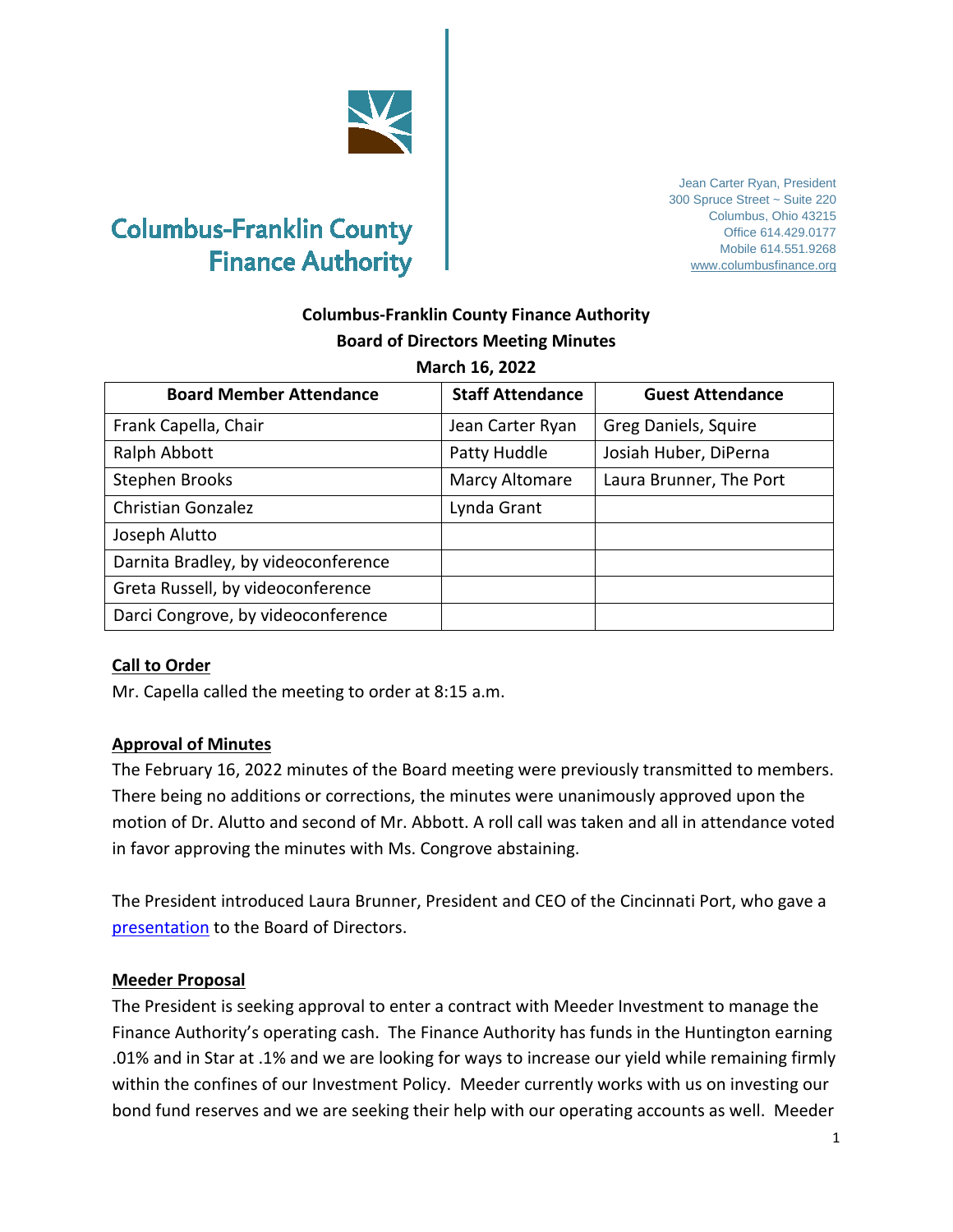would charge .099%. Andrew Lawrie and Eileen Stanic from Meeder were in attendance and answered questions from the Board. The Finance Committee reviewed the proposal at its morning meeting and recommends board approval.

There being no further discussion, upon a motion of Mr. Brooks and second of Dr. Alutto, the Board voted unanimously to approve the Meeder Investment contract. A roll call was taken and all in attendance voted in favor. Ms. Congrove and Ms. Bradley had departed the meeting prior to the vote.

### **Other Business**

The President is seeking recommendations for a date, location and facilitator for a planned retreat yet this year.

There being no further discussion the committee meeting adjourned at 9:05 a.m.

Respectfully submitted:

Ge*an C. Ryan*<br>Jean Carter Ryan

Asst. Secretary-Treasurer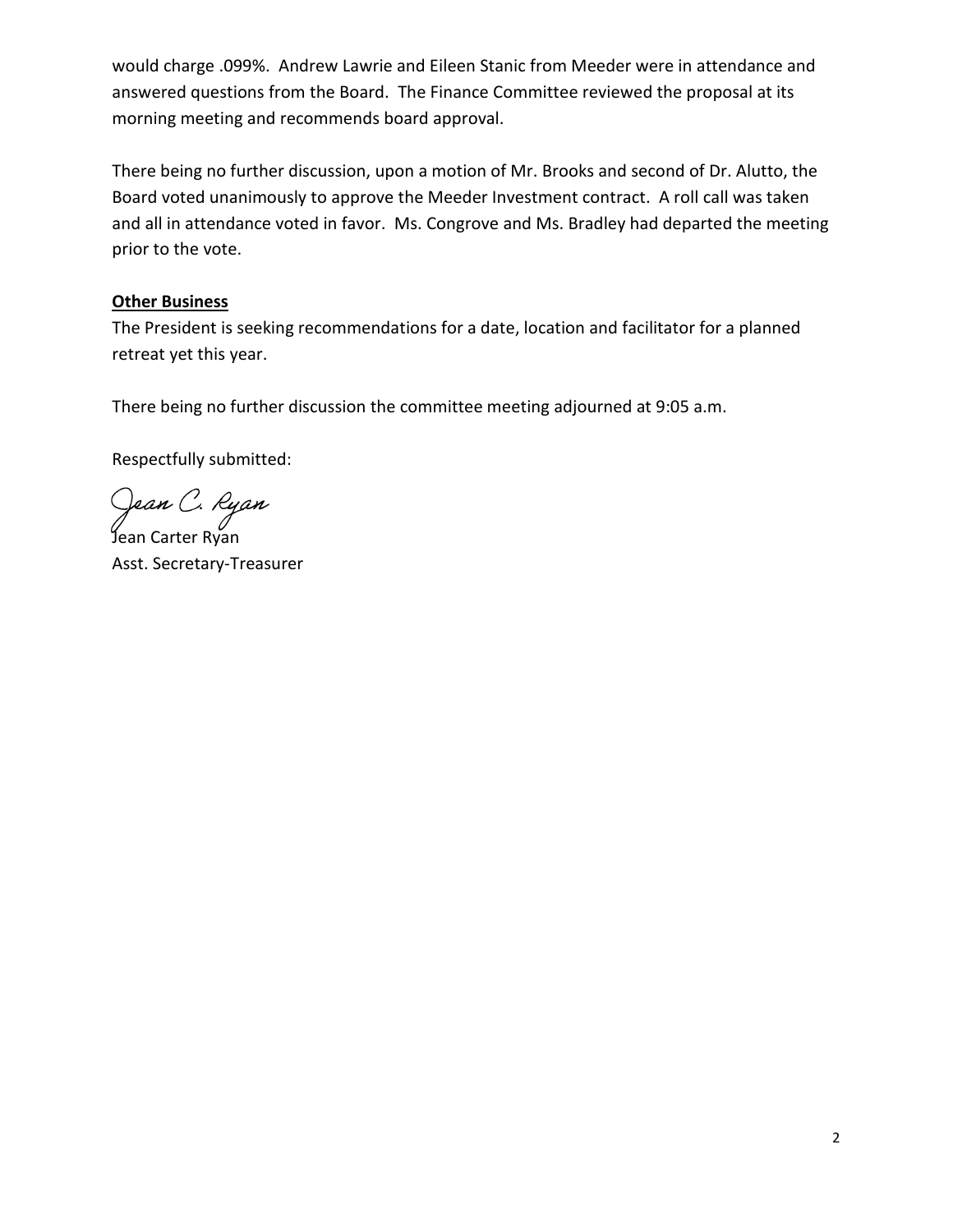

Jean Carter Ryan, President 300 Spruce Street ~ Suite 220 Columbus, Ohio 43215 Office 614.429.0177 Mobile 614.551.9268 [www.columbusfinance.org](http://www.columbusfinance.org/)

## **Columbus-Franklin County Finance Authority Board of Directors Meeting Minutes**

**April 13, 2022**

| <b>Board Member Attendance</b>      | <b>Staff Attendance</b> | <b>Guest Attendance</b>           |
|-------------------------------------|-------------------------|-----------------------------------|
| Frank Capella, Chair                | Jean Carter Ryan        | Greg Daniels, Squire              |
| Ralph Abbott                        | Patty Huddle            | Michael DiPerna, DiPerna Advisors |
| <b>Stephen Brooks</b>               | Marcy Altomare          | Jake Maus, DiPerna                |
| Darci Congrove                      | Lynda Grant             |                                   |
| <b>Christian Gonzalez</b>           |                         |                                   |
| Joseph Alutto                       |                         |                                   |
| Darnita Bradley, by videoconference |                         |                                   |
| Greta Russell, by videoconference   |                         |                                   |

#### **Call to Order**

Mr. Capella called the meeting to order at 8:00 a.m.

#### **Approval of Minutes**

The March 16, 2022 minutes of the Board meeting were previously transmitted to members. There being no additions or corrections, the minutes were unanimously approved upon the motion of Dr. Alutto and second of Mr. Gonzalez. A roll call was taken and all in attendance voted in favor approving the minutes.

#### **Audit**

The President reported that the Audit Committee met with Plante Moran last week and there were no issues. This is the last year of our contract with Plante Moran. Ms. Russell, Chair of the Audit Committee, indicated that the audit went very well, and she has had discussions with Plante Moran on next steps moving forward with new auditors which we hear may be the State of Ohio. Jean plans to meet with City Auditor, Megan Kilgore, as the Finance Authority follows the City of Columbus contracting auditors.

There be no further discussion, upon a motion of Ms. Russell and second of Ms. Congrove, the board voted unanimously to adopt the audited 2021 financials. A roll call was taken and all in attendance voted yes. At this time Ms. Russell departed from the Board of Directors meeting.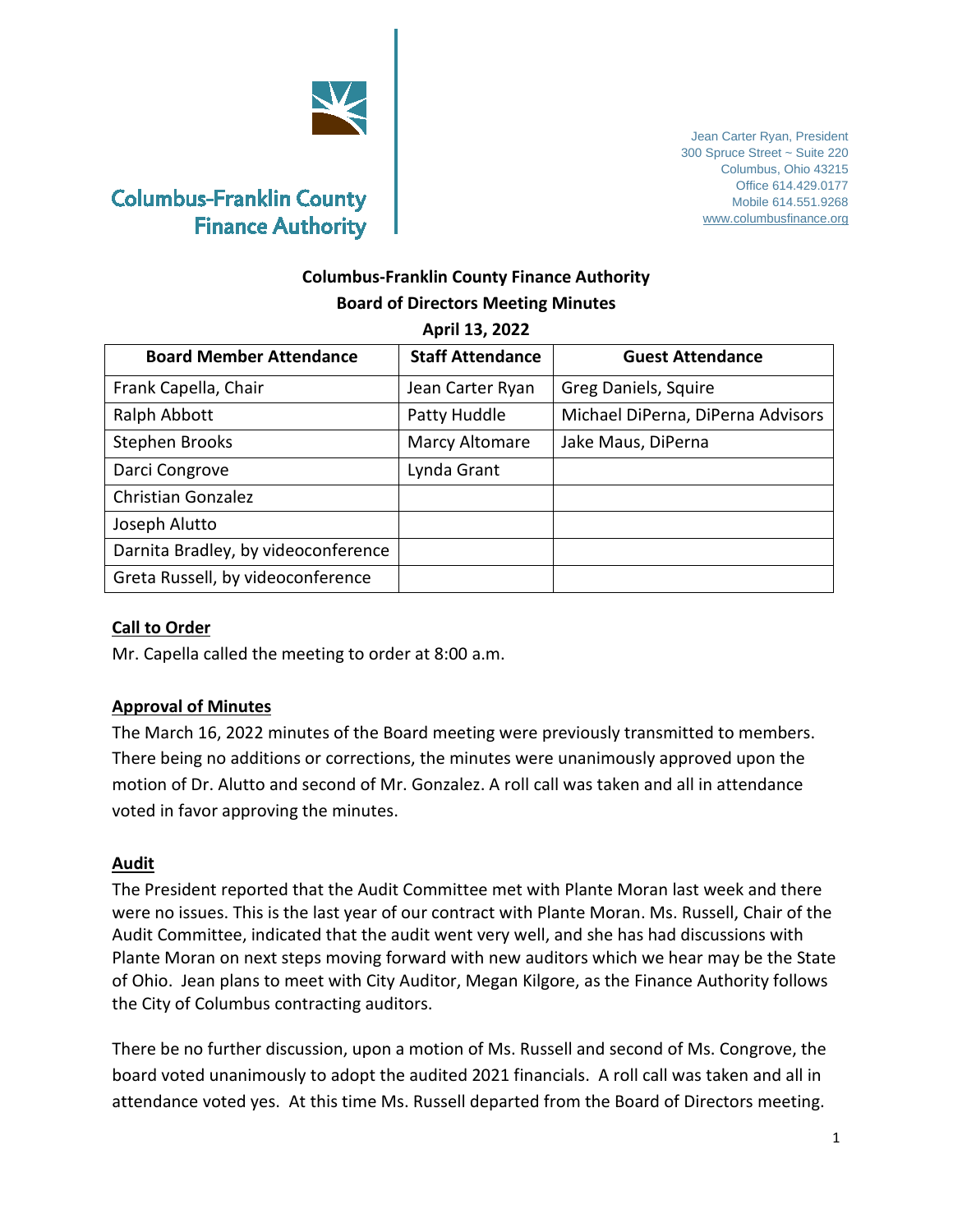## **TPA**

Next, the President requested Board approval of Resolutions 2022-10 and 2022-11, two capital lease projects of TPAs. TSA is planning to construct five buildings on the west side of Columbus. Today we are seeking approval on Buildings 2 and 3. Building 2 is a \$65 million, 550,000 square foot distribution center and Building 3 is a \$35 million, 250,000 square foot distribution center. TPA is based out of Atlanta. They are considering PACE bonds as well and may be back with further approval requests in the next couple months.

Discussion was held on TPA and when they started doing projects in Ohio. Mr. DiPerna addressed questions regarding the current bond market, rising rates and the Finance Authority current pipeline.

There being no further discussion, upon a motion of Dr. Alutto and second of Mr. Abbott, the board voted to adopt Resolution 2022-10 and Resolution 2022-11, approving TPA's Building 2 and Building 3 capital lease projects. A roll call vote was taken and all in attendance voted in favor of the resolutions. A copy of Resolution 2022-10 and 2022-11 is attached hereto.

## **Woda Cooper**

The President requested Board approval of Resolution 2022-12 and Resolution 2022-13, capital lease projects of Woda Cooper. Woda Cooper is building two affordable housing projects, the Enclave on Main and Renaissance Housing. The Enclave on Main is a 102 unit, \$28 million project in Whitehall being developed in partnership with Impact Community Action. The Renaissance Housing, is a \$14 million, 46 unit project being developed with Community Development For All People on the southside of Columbus.

There being no further discussion, upon a motion of Mr. Brooks and second of Ms. Bradley, the board voted to adopt Resolution 2022-12 and Resolution 2022-13, approving Woda Cooper's two capital lease projects. A roll call vote was taken and all in attendance voted in favor of the resolutions with Ms. Congrove abstaining. A copy of Resolution 2022-12 and 2022-13 is attached hereto.

#### **Homeport**

The President requested Board approval of Resolution 2022-14 and Resolution 2022-15, capital lease projects of Homeport. Homeport is building two affordable housing projects near Easton with Georgetown. Easton Loop 1 is a 100 unit, \$18 million project that is receiving a 4% Low Income Housing Tax Credit (LIHTC). Easton Place 1 is a 50 unit, \$9 million project that is receiving a 9% LIHTC. Discussion was held on low income housing projects and what the Finance Authority wants to support.

There being no further discussion, upon a motion of Dr. Alutto and second of Mr. Brooks, the board voted to adopt Resolution 2022-14 and Resolution 2022-15, approving Homeport's two